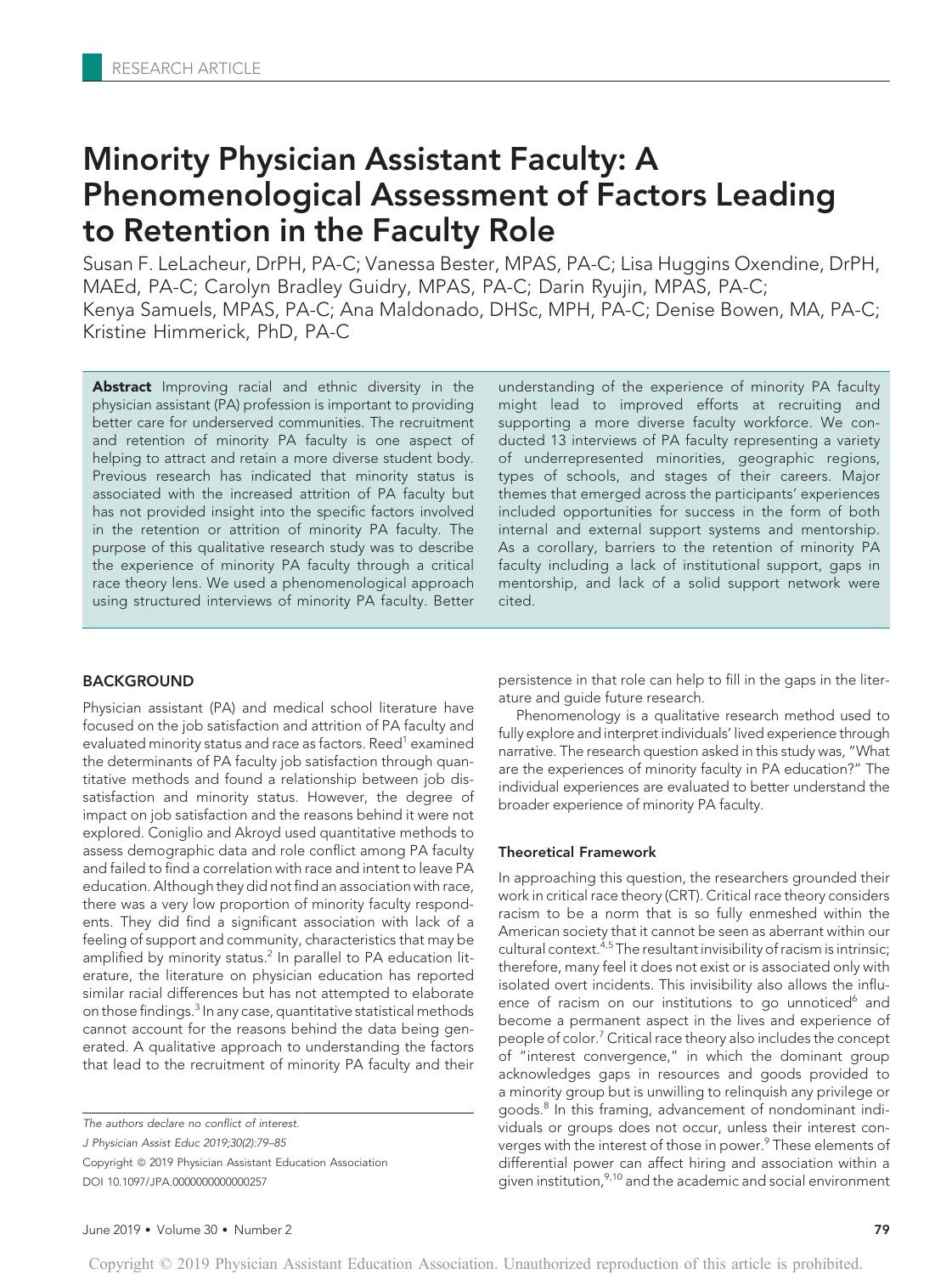traditionally remains centered on white perspectives, with benefits going to those who have or can obtain that power.<sup>11</sup> Another essential concept in CRT is the counternarrative: an understanding held by those with marginalized identities who have been excluded from the predominant culture and from higher education. Knowledge about the counternarrative is explained in the lived experiences of those in the minority. Such experiences should be understood in analyzing and teaching about racial subordination.<sup>9</sup> These are the narratives we wish to capture. Because CRT acknowledges that racism is normal and permanent, racialized individuals (those perceived to have a non-white racial identity) experience microaggressions, the generally unintended but ongoing slights by members of the majority acting according to culturally accepted norms. Counterstories expose these subtle and cumulative microaggressions because of their permanence and cumulative nature as seen in the narrative context.7,9,12

Critical race theory allows a researcher to consider causal factors of a phenomenon that are unique to a person or group of people as opposed to framing the difference in experience in terms of a deficit leading to an occurrence.<sup>13</sup> Researchers including Morgan, Betancourt, Ford, and Airhihenbuwa have used the CRT framework in medicine and medical education to explore the experiences of African American men in medical school, promote cultural competence in medical education training, and further public health efforts and understanding.8,14–16 We used this framework to discover factors that influence the persistence of minority PA faculty in that role with a focus on assessment from their experience and understanding.

# METHODS

#### Participants and Recruitment

After approval of the study protocol by the George Washington University's Institutional Review Board, 13 minority PA faculty members were recruited through the use of snowball sampling using the Minority Faculty listserv hosted by the Physician Assistant Education Association (PAEA). Subject demographics encompassed a variety of underrepresented minorities, from different geographic regions, different types of sponsoring institutions, and in varying stages of their careers.

# Data Collection

Interviews were conducted until saturation of the topic was reached, meaning that no new themes were appearing in the data analyzed by the research team. The snowball sampling method was used to select individuals from among the population of minority PA faculty in the United States,<sup>17</sup> using an interview guide developed by the researchers. Interviews were conducted by one researcher, whereas a second researcher took notes. An audio recording was also made. Each interview lasted approximately 30 minutes to one hour.

Using open coding, each interview was independently analyzed for patterns, categories, and themes by 2 or more members of the research group, until consensus was reached regarding emergent patterns, categories, and themes. Trustworthiness of the data was enhanced through peer debriefing

among the researchers and triangulation through participant review and feedback.<sup>11,18</sup>

# RESULTS

# **Participants**

To maintain the confidentiality of the participants, we report demographics as separate categories of descriptive statistics in the aggregate form. A total of 13 minority PA faculty members were interviewed, 10 who self-identified as black or African American and 3 who self-identified as biracial or other. There were 8 women and 5 men, with ages ranging from 32 to 61 years, with an average age of 45 years. Experience in PA education ranged from less than one year to 29 years, with a variety of roles including didactic and clinical faculty, program director, and administrator. There was representation of all 4 geographic regions of the United States as well as from private and public institutions (Table 1).

# Emerging Themes

Analysis of the interview data transcribed revealed a dichotomy of experience across all participants: experiences providing support for success and experiences illustrating barriers to success (Figure 1). Major emergent themes included support and mentorship. As a corollary, a lack of institutional support and gaps in mentorship were cited as barriers to the retention of minority PA faculty (Table 2). These results will be further presented through the following discussion of the data using representative participant quotes that highlight those experiences.

# **Opportunities**

The domains identified as perceived opportunities for success in the PA faculty role, including support and mentorship, aligned well with the CRT framework of community cultural worth. This framework acknowledges that forms of capital, including personal aspirations, family support, social support, resistance to racism and bias, and savvy in navigating a biased system, contribute to the success of those in the nondominant culture and often go unrecognized by the dominant culture.<sup>13</sup> All 13 of the participants described the importance of support, with 2 primary themes emerging in the form of internal supports and external supports. Internal supports aligned with personal aspirations, resiliency, and savvy, whereas external supports included the impact of their work on social justice within the community and the impact on students.

# Internal Supports

One key internal support responsible for both entry into PA education and continuation in that role is the internal motivation to improve the health of, and health care provided to, all patients, but particularly to patients from communities of color and other minorities. Representative comments included the following:

I stay connected to what drives me... a mission to serve and to change the status quo that makes communities that I come from, and not only that I come from, better places and healthier places.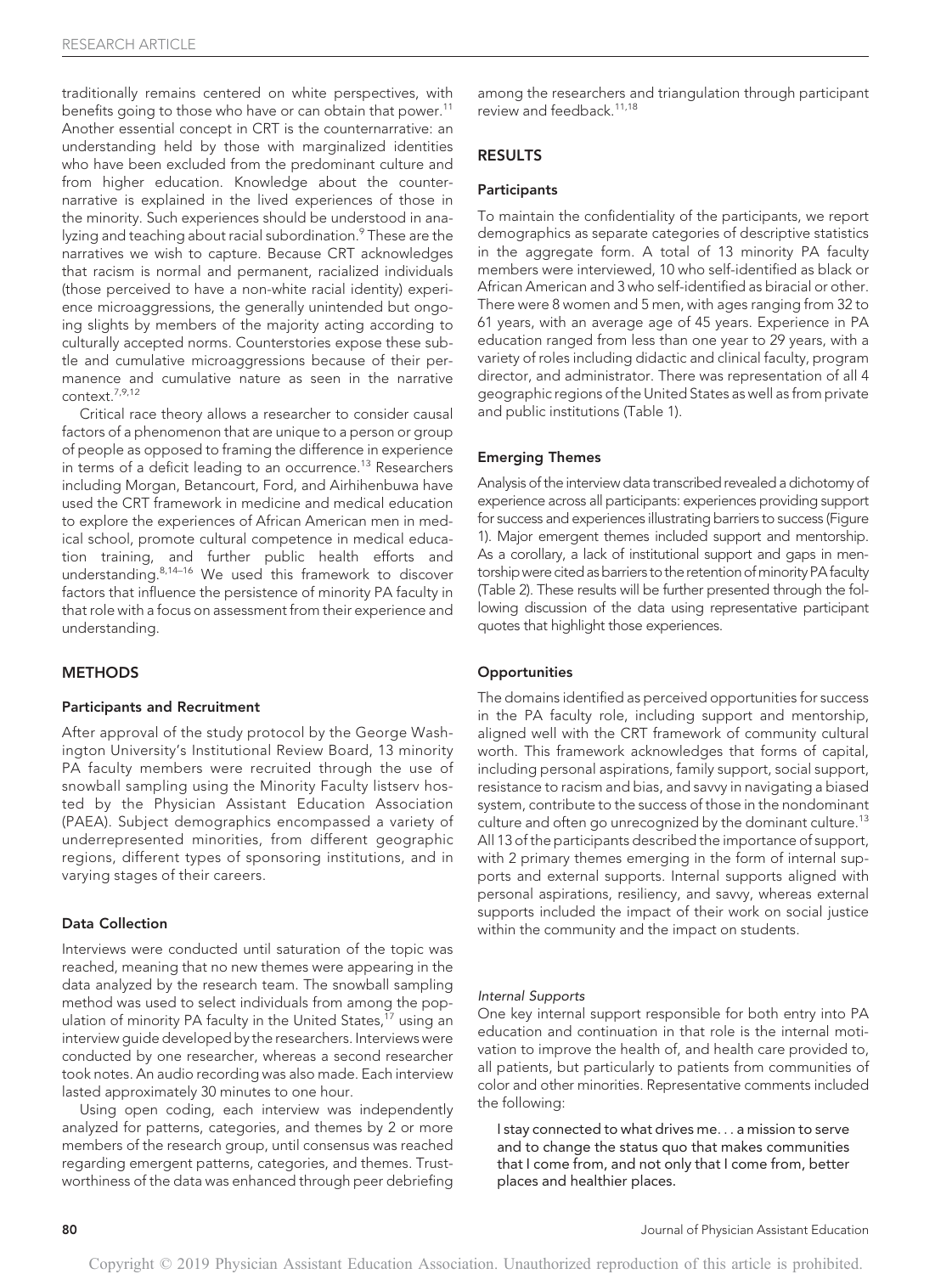| Table 1. Participant Characteristics |             |                                                 |                                                              |                                   |
|--------------------------------------|-------------|-------------------------------------------------|--------------------------------------------------------------|-----------------------------------|
| Gender                               | Age Range   | Self-Identified<br><b>Minority Status</b>       | <b>Geographical Regions</b>                                  | Range of Years<br>in PA Education |
| 8 women and 5 men                    | $32 - 61$ v | Black/African American: 10<br>Biracial/Other: 3 | Northeast US<br>Southeast US<br>Northwest US<br>Southwest US | $1 - 29$ v                        |

PA, physician assistant.

I've seen the change that I've been able to create... if I can make a difference in health disparities.

A key part of this notion of influence on the health of minority communities is the idea that in educating PA students, a faculty member can multiply his or her influence to every patient seen by those PA graduates. This is of particular importance to minority faculty, who may take on the role of ensuring that their students receive education in the areas of health equity and cross-cultural care.

If you have a way that you think patients should be treated... you're touching the lives of every single patient your students are treating. Being a PA educator, you are kind of the gatekeeper of the profession, and you are also impacting people's health... and the diversity of the workforce.

This sense of personal and professional congruity can provide ongoing support even in the face of external adversity.

It begins to feel like a fight every day, but that's a fight that needs to be won.

My passion aligns with what I am doing.

Another internal support for some is a spiritual or religious focus. This can serve to help keep things in perspective and provide strength when external factors are impeding a sense of progress.

Prayer and meditation keep me calm enough that I can handle the chaos.

Several participants noted background experiences that had both cemented their self-confidence and their skills in managing the work. A background in community organizing provided one participant with skills in networking and identifying resources. For other participants, a military background provided skills in leadership and organization that made the transition from clinician to faculty an easier one. Another noted that a background in working with groups of faculty and student researchers in another field provided confidence and skills in navigating the role of PA faculty.

# External Supports

The most frequently mentioned external factors supporting minority PA faculty were mentorship and having a network or community both within and outside of the profession. Many were recruited into the faculty role by other minority faculty members. Several recalled the impact of seeing a PA faculty member who "looked like me."

When I saw the word "professor," I did not see someone who looked like me. I thought of someone older, most likely male, definitely white. So I wasn't interested.

Several also cited the role of working with PAEA through the Diversity and Inclusion Mission Advancement Commission and its previous iterations. These relationships among largely minority faculty from across the country take the form of mentoring relationships and providing a network of support. Mentorship was not limited to other minority faculty; nearly all participants noted the importance of interacting with others



Figure 1. Word cloud, emergent themes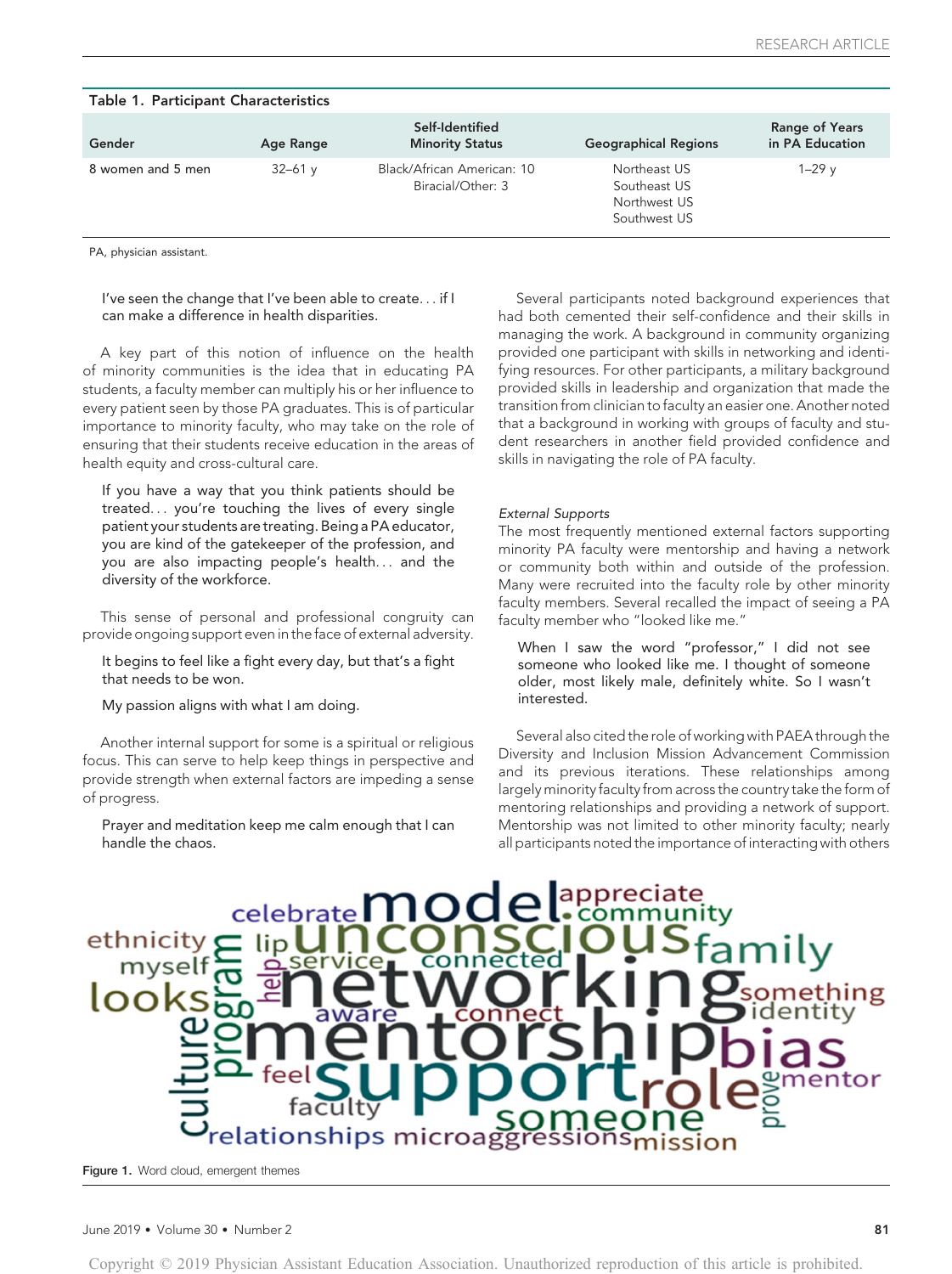| Table 2. Supports and Barriers                |  |  |  |  |
|-----------------------------------------------|--|--|--|--|
| Supports                                      |  |  |  |  |
| Internal drive and passion                    |  |  |  |  |
| Resiliency                                    |  |  |  |  |
| Altruism                                      |  |  |  |  |
| Professional congruity                        |  |  |  |  |
| Personal support system                       |  |  |  |  |
| Positive mentors                              |  |  |  |  |
| Role models                                   |  |  |  |  |
| Networking                                    |  |  |  |  |
| <b>Barriers</b>                               |  |  |  |  |
| Resistance (to diversity efforts)             |  |  |  |  |
| Bias (implicit and explicit)                  |  |  |  |  |
| Lack of mentoring                             |  |  |  |  |
| Isolation                                     |  |  |  |  |
| Excess responsibility (for diversity efforts) |  |  |  |  |
| Lack of administrative support                |  |  |  |  |
| Lack of professional guidance                 |  |  |  |  |
| Microaggressions                              |  |  |  |  |
| Lip service (duplicity)                       |  |  |  |  |

who have experience in managing and navigating through the particular challenges that minority faculty face.

I had a whole cadre of colleagues from around the country; you don't want to isolate [from other minority faculty colleagues].

Participants also noted the critical importance of providing mentorship to students, particularly to minority students. Many noted feeling isolated when they were students and wishing to provide a positive role model and mentorship to incoming minority students. Mentorship to majority students and expanding their understanding of diversity and racial disparities was also seen as a crucial aspect of the faculty role:

I need[ed] to expand my influence. There will never be enough minority PAs; it's going to take white people taking care of people of color.

In this area of mentoring all students, the importance of education including a focus on cross-cultural communication, health, and health care disparities—"more than just the biomedical model"—was mentioned by several individuals. Many felt a need to combat negative stereotypes embedded in the curriculum, and it was noted that students from across the racial and ethnic spectrum are now asking:

Where is it [diversity] in the curriculum? We want more information and classroom diversity.

#### Barriers

All of the respondents faced challenges entering and remaining in PA education. Many barriers encountered as PA faculty, such as a lack of guidance in managing teaching,

research, and clinical practice responsibilities, as well as a lack of understanding of PA education and lack of needed support from administration, are likely shared by many majority faculty colleagues. Additional factors identified that were more specific to minority faculty included experiences of isolation and responsibility, bias, "pushback," and "lip service." Furthermore, minority faculty frequently felt challenged when they attempted to highlight inclusion and diversity issues related to student recruitment, curriculum, faculty recruitment, and faculty development. Each of these more unique barriers is illustrative of existing patterns of what is termed "microaggression," which includes all of the generally unconscious ways in which the majority culture puts those in the minority in the position of "other." Examples include the invisibility of minorities (lack of diversity) and an unwillingness among majority colleagues to accept the validity of the minority perspective, in program or department meetings, for example.<sup>19</sup>

#### Isolation and Responsibility

Many participants brought up feelings of isolation and the added responsibility of feeling a need to champion work focused on diversity and inclusion in their particular setting, in addition to their usual faculty role. These barriers were noted in multiple experiences in the classroom, the office, across the institution, and in clinical practice.

I could walk around the campus and count them [faculty of color] on my 2 hands.

My mom says that working in diversity is like Sisyphus.

Another participant elaborated on the sense of responsibility that causes them to stay and endure the isolation and obligations:

I feel that there's not a lot of opportunity for people like me in medical and PA education. If I leave, others behind me may lose that opportunity. I hope that I've made a change, even if it's one person or one student in our program.

Structural or systemic factors seen as barriers by minority PA faculty included excess workload beyond that of majority colleagues. For example, some felt they were more often asked to serve on committees to add "diversity," while also serving as an unofficial advisor to minority students and applicants. This occurred even when there was a lack of obvious program or university support for the value of faculty or student diversity.

You're the only minority in the group and now you're the "fill in the blank person" and you can't do it... then there's the guilt of "I should be doing that" and then how do you let go of the guilt of trying to be everything to everybody but you can't, and that's okay.

#### Pushback (Resistance)

Advancement in the faculty role was sometimes blocked because work on diversity and inclusion was not valued as highly as other efforts in teaching and research. In addition, those that had advanced to leadership roles noted an increase in their perception of "pushback," as their authority and responsibility increased. One respondent noted that,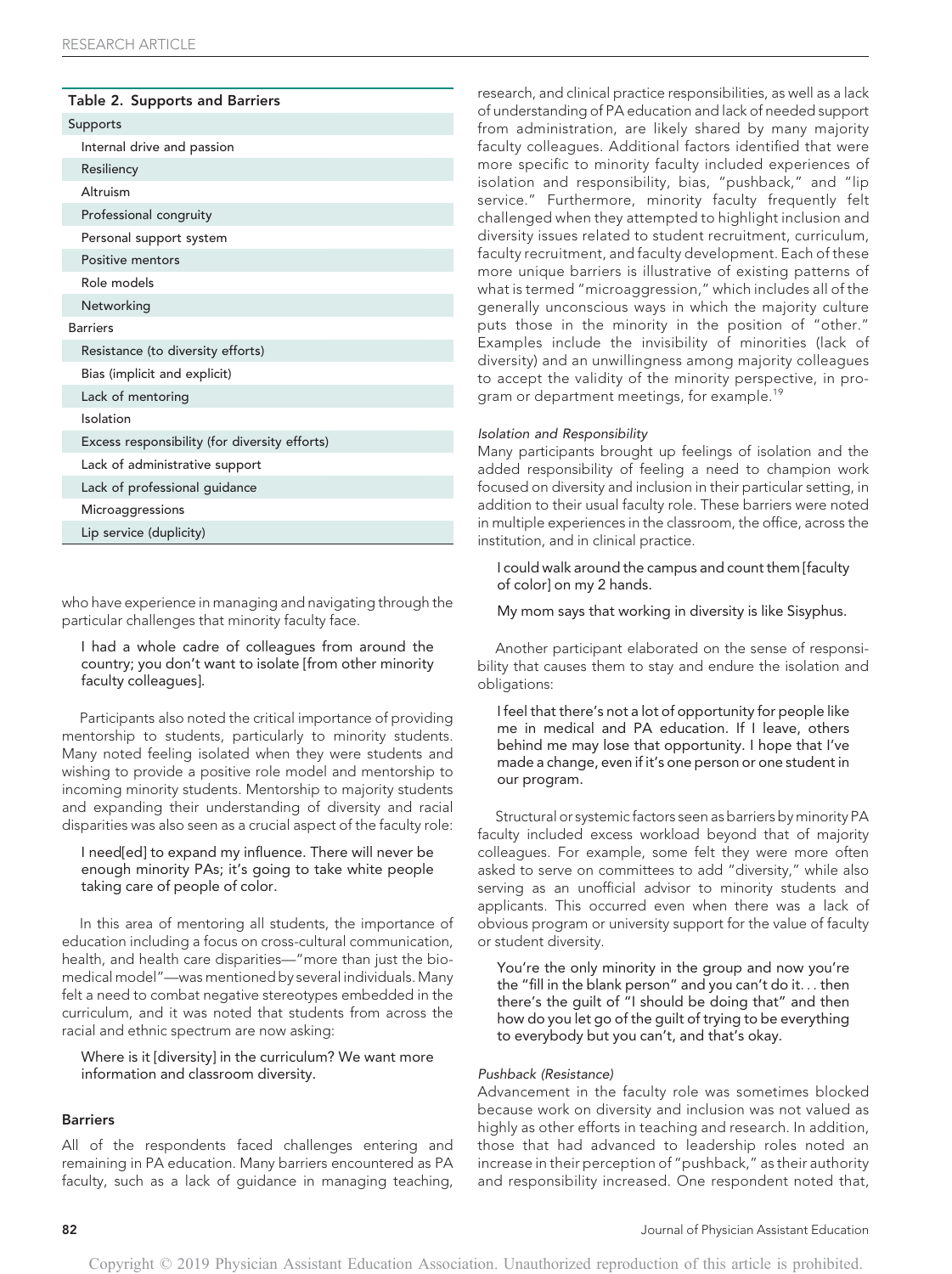with advancing responsibility, it was clear that decisions at the institutional level were "layered with race." Participants frequently noted barriers to promoting diversity within PA education, particularly in their role as leaders in the profession.

I'm a fairly invisible minority, [resistance occurs] when I bring things up.

You get to a level of leadership ... I'm more aware of my ethnicity now.

My right to be in that role always felt questioned, like "Who do you think you are?"

Everybody likes that you're here and say these things until you have the power to implement change. They don't like that. I'm so glad someone told me [resistance would happen] before I experienced it.

The lack of diversity, in particular a dearth of people from underrepresented minorities at higher levels of administration, on promotion and tenure committees, was also seen as a barrier to advancement. In terms of minority PA educators in leadership positions, working with their institutional deans and administration continues to be a challenge.

[During meetings] I sit on the outer wall, not in the inner circle.

I was told, "Keep up with that diversity stuff and you will be dead in your career if you want to move up administratively."

In the institutions of higher education where PA faculty function, there is resistance to the idea that there could be bias in hiring and promotion, which presents a major hindrance to change; these barriers can not be overcome until their existence is accepted. Bias is subtle and unintentional on the part of those making decisions, but the effect is pervasive.

In interviewing faculty that don't fit the "typical profile" of our program demographics, the comments and critiques are more harsh. Others are given exceptions—"must have been nervous"—if that person fits what our program identity is. The program identity looks like one thing. Inclusion is a fight.

# Lip Service (Duplicity)

A majority of the participants noted frustration with their programs' and institutions' "lip service" related to diversity. A discordance between the program's mission and its actions, especially with admissions and hiring decisions, was a clear and dominant theme. For example, majority faculty colleagues in institutions with a stated mission supporting diversity were seen to uphold the status quo in the name of fairness rather than supporting efforts such as holistic admissions.

They don't "see in color" in terms of picking a student cohort without any African American candidates.

Several participants also noted the deeply embedded negative racial stereotypes in the medical curriculum, often not noticed by majority colleagues and students who treat race as a biologic rather than a social construct. This entrenched part of the curriculum was seen to be at odds with stated attempts by the program or institution to be more inclusive. In addition, although diversity and inclusion are among the program goals in some form, efforts to specifically teach on these topics are undervalued.

I felt there was a lot of bias in the curriculum [and would frequently ask] "What about being black [makes] it a risk factor?"

We're "preparing students to work in diverse populations," but it's not reflected in the curriculum.

Efforts to improve the curriculum to more reflect the importance of diversity and care for diverse patients are often seen to be undervalued as "the soft stuff."

#### Bias

All participants experienced bias and racism on a personal level, including a feeling of having to prove one's worth to both fellow faculty and students as well as managing common stereotypes, such as being seen as "the angry black person." This bias is compounded with that of being a PA, which may be less valued by the university than a physician or other profession.

### You get tired of always having to convince people that you belong.

Overt racism and bias among students was encountered in the classroom in the form of questioning the qualifications and authority of minority faculty, repudiating the cultural competency curriculum, and difficulty acknowledging the existence and effects of bias, racism, and privilege. Interpersonal bias was also noted as a significant problem. A common theme was a feeling that, as a minority faculty member, one needed to prove oneself both to students and to fellow faculty. Furthermore, students also demonstrated prejudice toward minority faculty in the form of biased comments in faculty reviews.

People have stereotypes about who I am as a black faculty member or PA faculty member.

Students [would say], "Why are we talking about race? This is reverse racism."

Additional microaggressions were noted from both students and fellow faculty, and are particularly difficult to deal with because they are subtle. They commonly take the form of devaluing, minimizing, or assuming criminality:

I saw the women moving their purses [at a meeting of PA faculty, as an African American male faculty member passed down the aisle].

We can't make provisions for everybody [from other faculty in the context of diversity efforts].

Are you guys having an NAACP meeting? [when meeting with a mentor, both African American]

#### Summary

The most representative quote from the interviews sums up the sentiments of both the participants and the authors: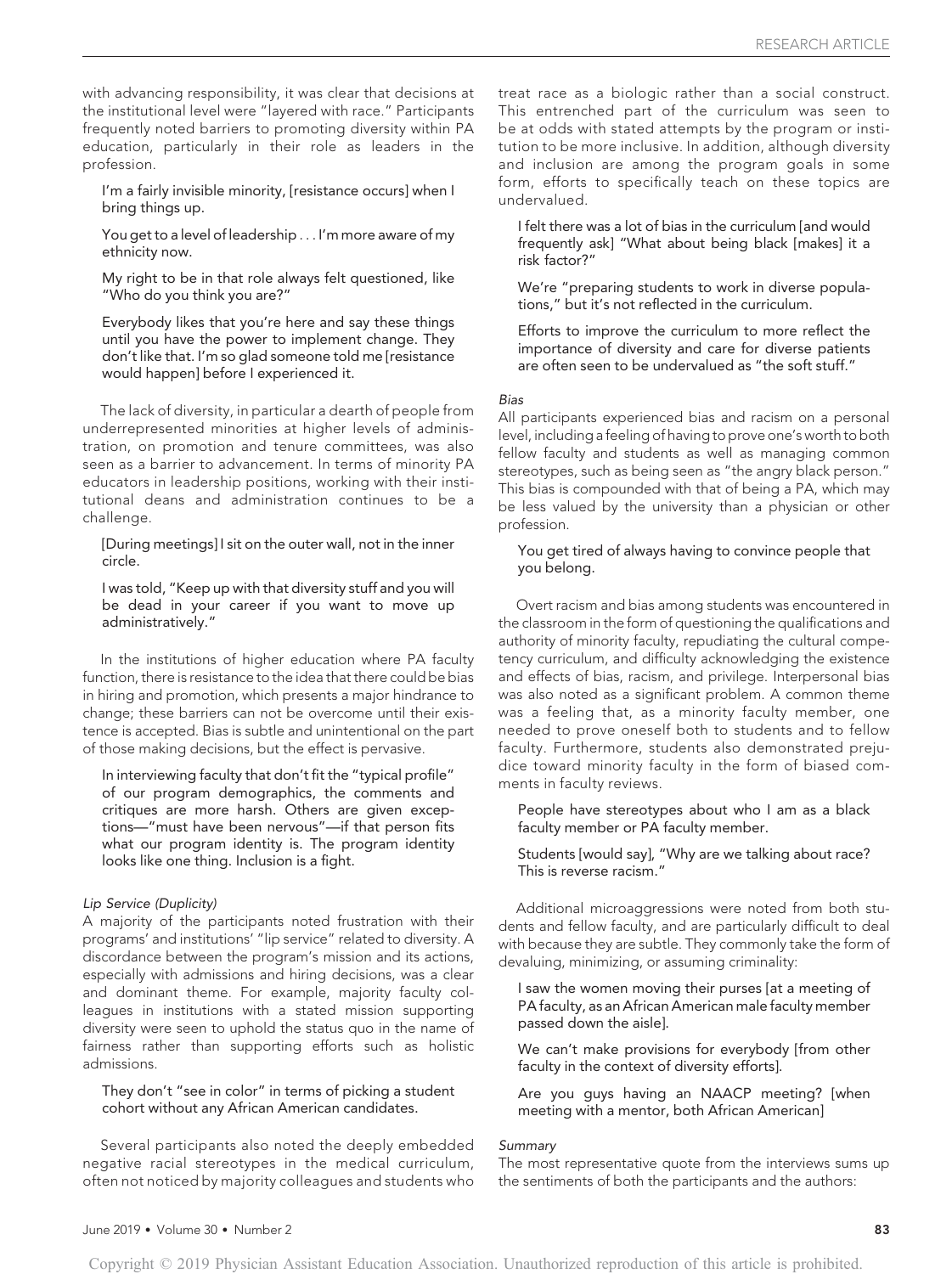With the growth of PA programs, and so few minority faculty, it's incredibly important to give minority faculty a voice, to really find out how our colleagues experience this. Are they even aware, do they even care, is retaining and recruiting minority faculty important to anyone?

# **DISCUSSION**

The knowledge gained from this study provides additional opportunities for future research in developing an informed and robust structure of minority PA faculty support, mentorship, and networks. Through concerted efforts, minority faculty can better serve as a part of the conduit for increasing diversity in the PA profession so that we might better serve the country's increasingly diverse population. That said, it is critical that minority faculty not be expected to be the only faculty members who focus on diversity and inclusion. Majority as well as minority students and faculty must recognize this value. Majority faculty must ally themselves with students and faculty from all backgrounds in the effort to promote a more inclusive environment.

Our work suggests some specific strategies for recruiting and maintaining an inclusive faculty as follows:

- 1. Formal mentoring—this may include mentoring within and outside of the institution but should take into consideration the particular needs of minority faculty.
- 2. Faculty and student education on issues of bias and discrimination, to include explicit and implicit bias and methods for identifying and resolving problems as they occur.
- 3. Procedures to identify microaggressions and address both their occurrence and the chronic stress they produce.<sup>20</sup>

#### Limitations

Some may argue that the methodology chosen for this research is limited to the experiences of a small group of faculty interviewed, most of whom were African American. However, a small sample size is considered acceptable in a phenomenological study, as the validity or trustworthiness of this methodology is in the depth and detail of information gained and not in the number of participants studied. Given that there are few minority faculty members in PA education, most quantitative studies will yield limited data on the reasons they join and remain in the profession. Researchers moving forward will need to intentionally consider what methodology will best answer the research questions being asked.

Another limitation of this study is the generalization of all minorities interviewed into one group and does not specifically address differences regarding race, ethnicity, socioeconomic status, gender, sexual preference, etc. Based on the findings of this study, further quantitative and qualitative research should be focused on individual underrepresented and minority groups; mentorship networks in PA education; the impact of student, faculty, and institutional bias on minority PA faculty; and the various efforts to improve minority faculty support that are ongoing in PA education.

Through concerted efforts and intentional dialogue about racism, PA programs can begin to change how they

approach minority faculty recruitment and retention. This change will create a conduit for increasing diversity in the PA profession and for better serving our faculty, our students, and ultimately our nation's increasingly diverse population.

Susan F. LeLacheur, DrPH, PA-C, is an associate professor in the Department of Physician Assistant Studies at the George Washington University School of Medicine and Health Sciences, Washington, DC.

Vanessa Bester, MPAS, PA-C, is an assistant professor and associate director at the Augsburg University Physician Assistant Program, Minneapolis, Minnesota.

Lisa Huggins Oxendine, DrPH, MAEd, PA-C, is an associate professor of clinical medicine for the Methodist University Physician Assistant Program, Fayetteville, North Carolina.

Carolyn Bradley Guidry, MPAS, PA-C, is an associate professor and director of diversity and inclusion in the Department of Physician Assistant Studies at the University of Texas Southwestern Medical Center, Dallas, Texas.

Darin Ryujin, MPAS, PA-C, is an associate professor and director of inclusion and diversity for the University of Utah Physician Assistant Program, Salt Lake City, Utah.

Kenya Samuels, MPAS, PA-C, is an assistant professor for the University of Texas, School of Health Professions, Physician Assistant Studies Program, Fort Worth, Texas.

Ana Maldonado, DHSc, MPH, PA-C, is a professor for the Joint MSPAS/MPH Program at Touro University of California, Vallejo, California.

Denise Bowen, MA, PA-C, is an associate professor emerita for the Western Michigan University Physician Assistant Program, Kalamazoo, Michigan.

Kristine Himmerick, PhD, PA-C, is an emergency medicine physician assistant for Vituity, Sacramento, California.

Correspondence should be addressed to: Susan F. LeLacheur, DrPH, PA-C, Department of Physician Assistant Studies, The George Washington University School of Medicine and Health Sciences, 2000 Pennsylvania Avenue, NW, Suite 3000, Washington, DC 20037. Telephone: (202) 994-6831; Email: slela@gwu.edu

# **REFERENCES**

- 1. Reed L. Determinants of faculty job satisfaction and potential implications for physician assistant program personnel. J Physician Assist Educ. 2006;17(1):30.
- 2. Coniglio D, Akroyd D. Factors predicting physician assistant faculty intent to leave. J Physician Assist Educ. 2015;26(3):113-122.
- 3. Liu CQ, Morrison E. US Medical School full-time faculty attrition. Assoc Am Med Colleges Anal Brief. 2014;14:1-2.
- 4. Ladson-Billings G. Teaching in dangerous times: culturally relevant approaches to teacher assessment. J Negro Educ. 1998;67(3):255- 267.
- 5. Taylor E, Gillborn D, Ladson-Billings G. Foundations of Critical Race Theory in Education. New York, NY: Routledge; 2009.
- 6. López GR. The (racially neutral) politics of education: a critical race theory perspective. Educ Admin Quart. 2003;39(1):68-94.
- 7. Urrieta L Jr, Méndez L, Rodríguez E. A moving target": a critical race analysis of latina/o faculty experiences, perspectives, and reflections on the tenure and promotion process. Intl J Qual Stud Educ. 2015; 28(10):1149-1168.
- 8. Morgan AL. Critical Race Theory: A Counternarrative of African American Male Medical Students Attending Predominately White Medical Schools [Doctor of Philosophy Dissertation]. Rochester, NY: University of Rochester; 2013.
- 9. McCoy DL, Rodricks DJ. Critical race theory in higher education: 20 years of theoretical and research innovations. ASHE Higher Educ Rep. 2015;41(3):1-117.
- 10. Harris CI. Whiteness as property. Harv L Rev. 1993;106(8):1707-1791.
- 11. Patton LD, McEwen M, Rendón L, Howard-Hamilton MF. Critical race perspectives on theory in student affairs. New Dir Stud Serv. 2007; 2007(120):39-53.
- 12. Orelus PW. The institutional cost of being a professor of color: unveiling micro-aggression, racial [in]visibility, and racial profiling through the lens of critical race theory. Curr Issues Educ. 2013;16(2):1.
- 13. Solorzano DG, Yosso TJ. From racial stereotyping and deficit discourse toward a critical race theory in teacher education. Multicultural Educ. 2001;9(1):2-8.